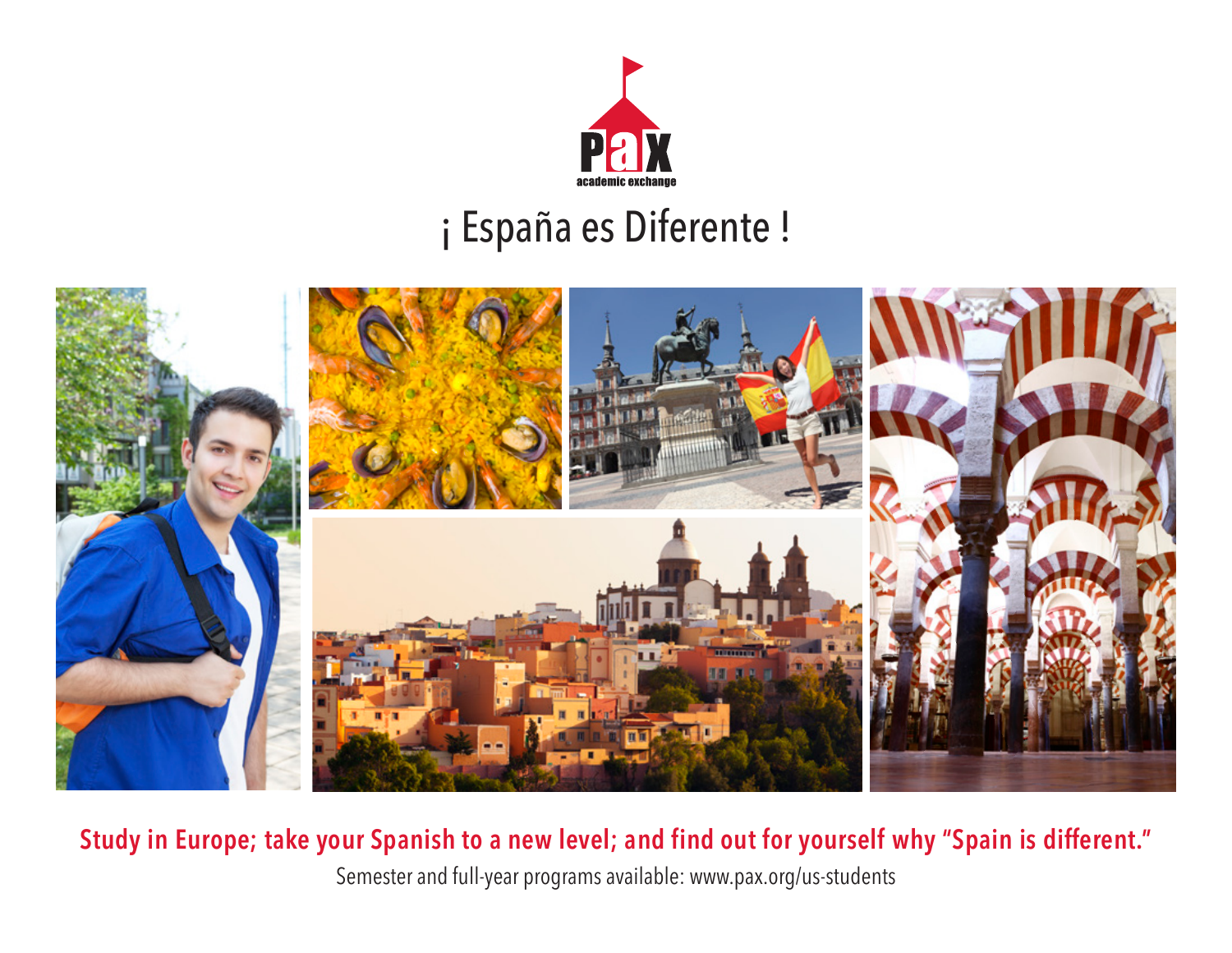### **Picture This!**

While participating in *encierro—*that's the Running of the Bulls—won't be on your to-do list, you'll still have many exciting adventures during your time in Spain!

With a history that dates more than 35,000 years, this southwestern European nation packs an impressive punch. Iberian, Roman, Basque and many other influences are still abundant.

Spain's gorgeous geographic diversity, including various mountain chains and more than 3,000 miles of coastline along both the Atlantic and the Mediterranean, attracts countless tourists, as do its 44 recognized World Heritage Sites, including the Alhambra fortress and palace, and the Gothic silk exchange in Valencia.





# **Did You Know?**

Spain is a multilingual country. While Spanish is spoken by all, Basque, Catalan, and Galician are also spoken by varying percentages of Spaniards.

Barcelona is known for many things, including FC Barcelona, or *Barça* to its fans. The soccer club is proud to have won the Spanish *La Liga* more than 20 times in addition to a number of UEFA Champions League titles.

The arts are alive here. Perhaps you'll get to see some of the works of El Greco, Francisco de Goya, Pablo Picasso, and Salvador Dalí!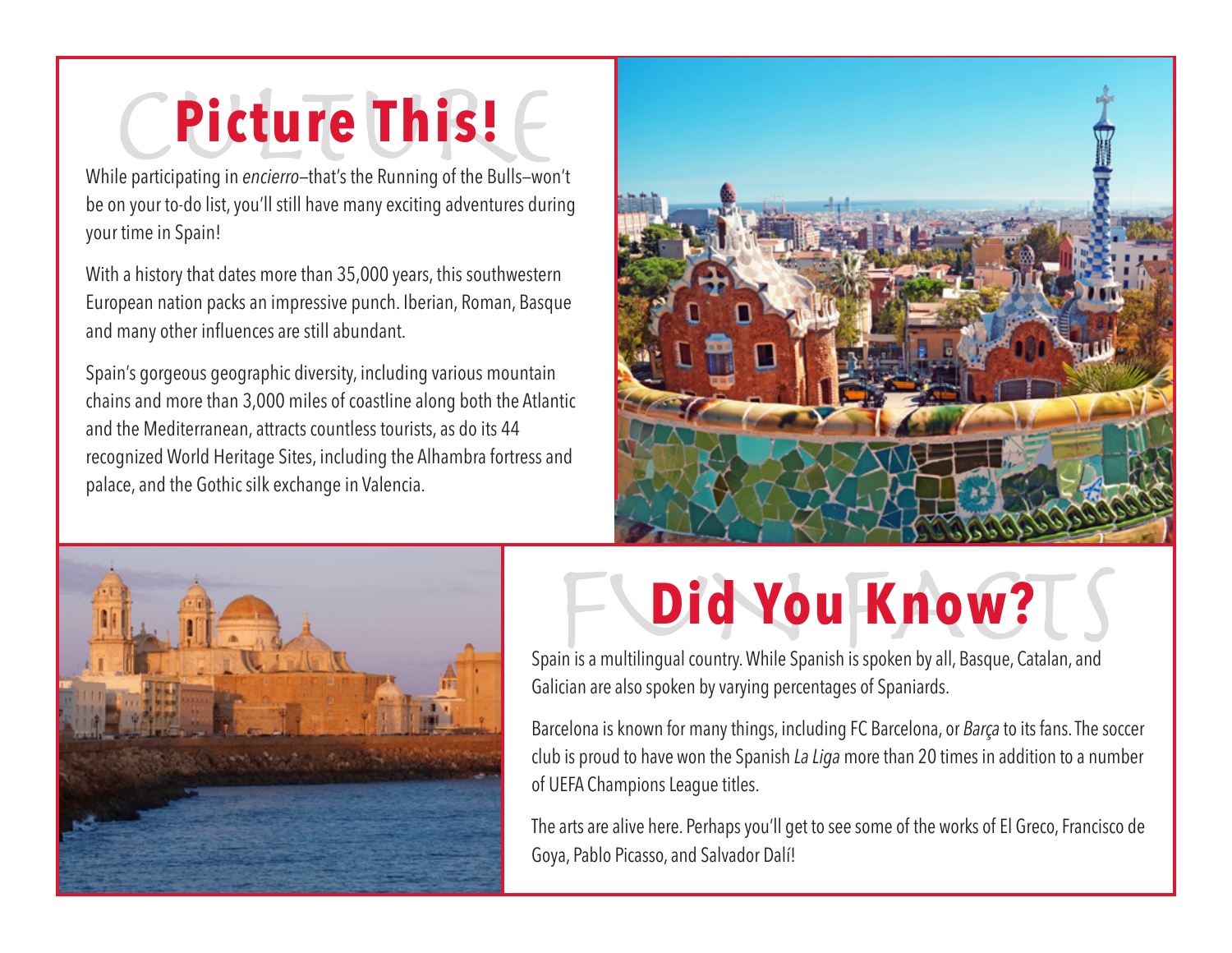# FAYLive it Up IFE

"Spain is different" is commonly heard, and you'll soon learn why for yourself. Spaniards cherish their free time and mid-day siestas, often meeting friends in large groups to enjoy what life has to offer.

Family life is important. Spanish families typically eat lunch or dinner together every day. Even those who no longer live at home return on the weekends for a big family meal. Paella, tapas, gazpacho—these are but a few examples of famous Spanish cuisine, which is diverse and delicious. You're sure to discover favorites in your region!

Festivals and festivities are popular here. Many of Spain's celebrations are known worldwide and attract millions to experience them in person. While some are based on religious holidays, others like the Tomatina Tomato Fight, are just plain fun.





## **Keep Learning**

Spanish high schools can be public, private, or a combination. Classes usually begin around 8:00 a.m. with a break in the late morning. Additional classes resume until 2:00 or 3:00, when students go home for lunch (and for the day).

Most students have the same classes up until tenth grade, when they can choose between science or literary tracks. Regardless, all students take math, biology, philosophy, history, Spanish, and English. An additional foreign language is often selected as well. You will need to purchase your textbooks.

You'll find class sizes to be smaller and the atmosphere quite social among students. Look to your friends to get involved in extracurricular activities—there are plenty of options, just not on the school campus.